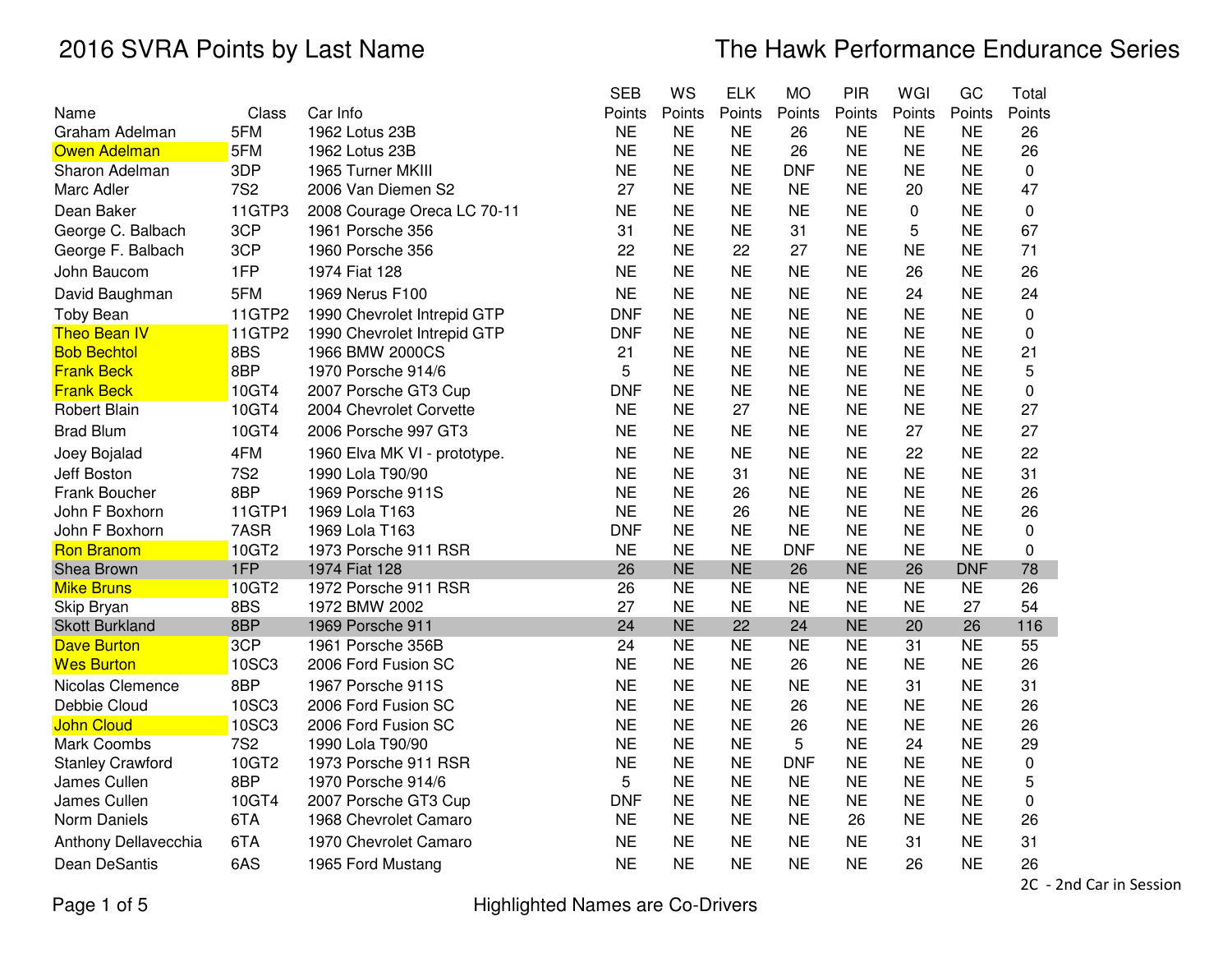|                         |                  |                             | <b>SEB</b> | WS        | <b>ELK</b> | <b>MO</b>  | PIR       | WGI       | GC         | Total  |
|-------------------------|------------------|-----------------------------|------------|-----------|------------|------------|-----------|-----------|------------|--------|
| Name                    | Class            | Car Info                    | Points     | Points    | Points     | Points     | Points    | Points    | Points     | Points |
| Dean DeSantis           | 8BS              | 1976 BMW 2002               | 22         | <b>NE</b> | <b>NE</b>  | <b>NE</b>  | <b>NE</b> | <b>NE</b> | <b>NE</b>  | 22     |
| <b>Bruce Domeck</b>     | 5FM              | 1969 Nerus F100             | <b>NE</b>  | <b>NE</b> | <b>NE</b>  | <b>NE</b>  | <b>NE</b> | 24        | <b>NE</b>  | 24     |
| <b>Steven Durst</b>     | 7GTP3            | 2003 Mazda CSR              | <b>NE</b>  | <b>NE</b> | <b>NE</b>  | 26         | <b>NE</b> | 26        | <b>DNF</b> | 52     |
| <b>Andrew Egan</b>      | 8BP              | 1964 Lotus Elan 26R         | <b>NE</b>  | <b>NE</b> | <b>NE</b>  | 27         | <b>NE</b> | <b>NE</b> | <b>NE</b>  | 27     |
| <b>Travis Engen</b>     | 5FM              | 1962 Lotus 23B              | 26         | <b>NE</b> | 26         | <b>NE</b>  | <b>NE</b> | 31        | 26         | 109    |
| <b>Travis Engen</b>     | 11GTP3           | 2005 Audi R8 LMP            | 27         | <b>NE</b> | 26         | <b>NE</b>  | <b>NE</b> | 22        | 26         | 101    |
| <b>Mark Eskuche</b>     | 3CP              | 1961 Porsche 356            | 31         | <b>NE</b> | 26         | 31         | <b>NE</b> | <b>NE</b> | <b>NE</b>  | 88     |
| <b>Matt Euson</b>       | 6BP              | 1965 Shelby Mustang GT350   | 31         | <b>NE</b> | <b>NE</b>  | <b>NE</b>  | <b>NE</b> | <b>NE</b> | <b>NE</b>  | 31     |
| Dennis Firestone        | 2CF              | 1976 Crossle FF             | <b>NE</b>  | NE        | <b>NE</b>  | 26         | <b>NE</b> | <b>NE</b> | <b>NE</b>  | 26     |
| Jeff Fisher             | 8BP              | 1964 Lotus Elan 26R         | <b>NE</b>  | <b>NE</b> | <b>NE</b>  | 27         | <b>NE</b> | <b>NE</b> | <b>NE</b>  | 27     |
| <b>Mike Fisher</b>      | 3DP              | 1960 Austin Healey 3000     | <b>NE</b>  | <b>NE</b> | <b>NE</b>  | 26         | <b>NE</b> | <b>NE</b> | <b>NE</b>  | 26     |
| Lauren Fix              | 10GT4            | 2000 Jaguar XKR             | <b>NE</b>  | <b>NE</b> | <b>NE</b>  | 26         | <b>NE</b> | <b>NE</b> | <b>NE</b>  | 26     |
| <b>Paul Fix</b>         | 10GT4            | 2000 Jaguar XKR             | <b>NE</b>  | <b>NE</b> | <b>NE</b>  | 26         | <b>NE</b> | <b>NE</b> | <b>NE</b>  | 26     |
| Tom Forgione            | 10SC3            | 2002 Ford Taurus            | <b>NE</b>  | <b>NE</b> | <b>NE</b>  | <b>NE</b>  | <b>NE</b> | 26        | <b>NE</b>  | 26     |
| Gregg Frey              | 8AP              | 1970 Porsche 914/6          | <b>NE</b>  | <b>NE</b> | <b>NE</b>  | <b>NE</b>  | <b>NE</b> | 31        | <b>NE</b>  | 31     |
| <b>Justin Frick</b>     | 9F1              | 1997 Lola 97/20             | <b>NE</b>  | <b>NE</b> | <b>NE</b>  | <b>NE</b>  | <b>NE</b> | 5         | <b>NE</b>  | 5      |
| Keith Frieser           | 11GTP3           | 2009 Oreca LMPE             | 22         | <b>NE</b> | <b>NE</b>  | <b>NE</b>  | <b>NE</b> | <b>NE</b> | <b>NE</b>  | 22     |
| <b>Robert Gewirtz</b>   | 11GTP3           | 2003 Riley MKXI             | <b>NE</b>  | <b>NE</b> | <b>NE</b>  | 26         | <b>NE</b> | <b>NE</b> | <b>NE</b>  | 26     |
| Juan Gonzalez           | 11GTP3           | 2009 Oreca LMPC             | 5          | <b>NE</b> | <b>NE</b>  | <b>NE</b>  | <b>NE</b> | <b>NE</b> | <b>NE</b>  | 5      |
| <b>Thomas Grudovich</b> | 8AP              | 1966 Ginetta G4             | 31         | <b>NE</b> | <b>NE</b>  | <b>NE</b>  | <b>NE</b> | <b>NE</b> | <b>NE</b>  | 31     |
| <b>Charles Guest</b>    | 8CP              | 1981 Mazda RX7              | <b>NE</b>  | <b>NE</b> | <b>NE</b>  | 26         | <b>NE</b> | <b>NE</b> | <b>NE</b>  | 26     |
| Jim Hamblin             | 8AP              | 1968 Porsche 911            | <b>NE</b>  | <b>NE</b> | <b>NE</b>  | <b>NE</b>  | <b>NE</b> | 27        | <b>NE</b>  | 27     |
| <b>Bruce Hamilton</b>   | 9F1              | 2008 Dallara Infinity       | 26         | <b>NE</b> | <b>NE</b>  | 27         | <b>NE</b> | 27        | 26         | 106    |
| Lisa Hansen             | 8BP              | 1969 Porsche 911S           | <b>NE</b>  | <b>NE</b> | <b>NE</b>  | 31         | <b>NE</b> | 27        | <b>NE</b>  | 58     |
| Lisa Hansen             | 7VS <sub>2</sub> | 1987 Swift DB2              | <b>NE</b>  | <b>NE</b> | 27         | <b>NE</b>  | <b>NE</b> | <b>NE</b> | <b>NE</b>  | 27     |
| Derek Harling           | 9F1              | 1991 Lola T91/50            | <b>NE</b>  | <b>NE</b> | <b>NE</b>  | 24         | <b>NE</b> | 0         | <b>NE</b>  | 24     |
| John Hasty              | 3EP              | 1959 Triumph TR3A           | <b>NE</b>  | <b>NE</b> | <b>NE</b>  | 26         | <b>NE</b> | <b>NE</b> | <b>NE</b>  | 26     |
| James Heck              | 6BP              | 1964 Chevrolet Corvette     | 24         | <b>NE</b> | <b>NE</b>  | <b>NE</b>  | <b>NE</b> | <b>NE</b> | <b>NE</b>  | 24     |
| <b>Craig Holst</b>      | 10GT2            | 1995 Porsche 993            | <b>NE</b>  | <b>NE</b> | <b>NE</b>  | <b>DNF</b> | <b>NE</b> | <b>NE</b> | <b>NE</b>  | 0      |
| Dick Howe               | 10GT2            | 1989 Ford Mustang           | <b>NE</b>  | <b>NE</b> | <b>NE</b>  | <b>NE</b>  | <b>NE</b> | 26        | <b>NE</b>  | 26     |
| Stephen Hunter          | 3EP              | 1959 Porsche 356A           | <b>NE</b>  | <b>NE</b> | <b>NE</b>  | <b>NE</b>  | <b>NE</b> | 26        | <b>NE</b>  | 26     |
| Rob Hurley              | 8CP              | 1966 Porsche 911            | <b>NE</b>  | <b>NE</b> | <b>NE</b>  | <b>NE</b>  | <b>NE</b> | 27        | <b>NE</b>  | 27     |
| <b>David Hutchiings</b> | 12GTU            | 1969 Porsche 911 Carrera RS | <b>NE</b>  | <b>NE</b> | <b>NE</b>  | <b>NE</b>  | <b>NE</b> | 26        | <b>NE</b>  | 26     |
| Dominick Incantalupo    | 11GTP3           | 2009 Oreca FLM 9            | <b>NE</b>  | <b>NE</b> | <b>NE</b>  | <b>NE</b>  | <b>NE</b> | 0         | <b>NE</b>  | 0      |
| Shannon Ivey            | 6TA              | 1967 Chevrolet Camaro SS    | 26         | <b>NE</b> | <b>NE</b>  | <b>NE</b>  | <b>NE</b> | <b>NE</b> | <b>NE</b>  | 26     |
| James Jackson           | 3CP              | 1964 Porsche 356            | <b>NE</b>  | <b>NE</b> | <b>NE</b>  | <b>NE</b>  | <b>NE</b> | 27        | <b>NE</b>  | 27     |
| Andy Jaekels            | <b>7S2</b>       | 1988 Lola T88/90            | <b>NE</b>  | <b>NE</b> | 5          | <b>NE</b>  | <b>NE</b> | <b>NE</b> | <b>NE</b>  | 5      |

Page 2 of 5

2C - 2nd Car in Session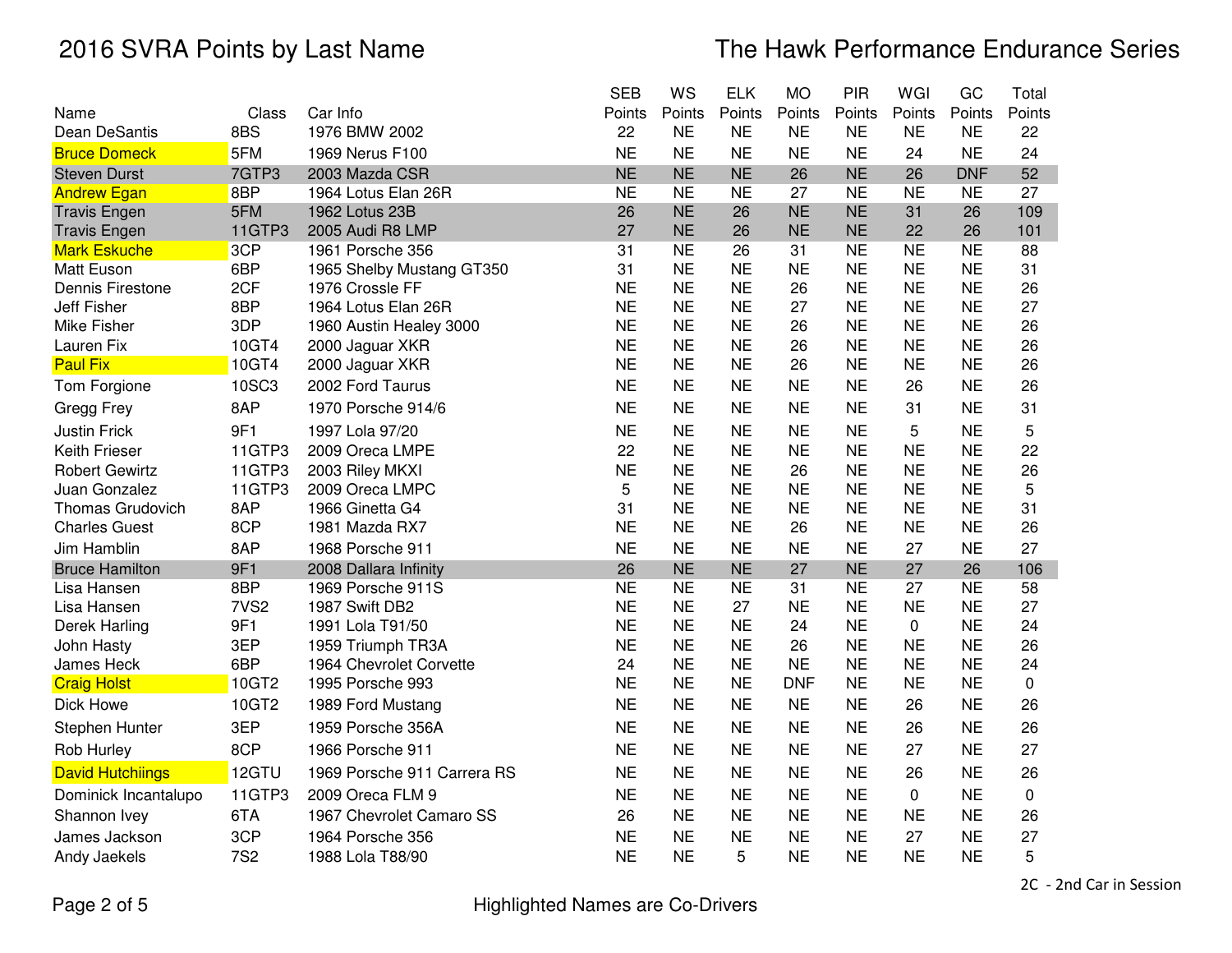|                       |            |                               | <b>SEB</b> | ws        | <b>ELK</b> | MO         | <b>PIR</b> | WGI       | GC         | Total  |
|-----------------------|------------|-------------------------------|------------|-----------|------------|------------|------------|-----------|------------|--------|
| Name                  | Class      | Car Info                      | Points     | Points    | Points     | Points     | Points     | Points    | Points     | Points |
| Glenn Jividen Jr.     | <b>7S2</b> | 2006 Doran JE-1               | <b>NE</b>  | <b>NE</b> | <b>NE</b>  | 5          | <b>NE</b>  | <b>NE</b> | 21         | 26     |
| Christian Johnson     | 8MP3       | 2001 Mazda Miata              | 26         | <b>NE</b> | <b>NE</b>  | <b>NE</b>  | <b>NE</b>  | <b>NE</b> | <b>NE</b>  | 26     |
| Thor Johnson          | 12GTO      | 1974 BMW Schnitzer 2800CSL    | <b>NE</b>  | <b>NE</b> | <b>NE</b>  | <b>NE</b>  | 26         | <b>NE</b> | <b>NE</b>  | 26     |
| <b>Tonis Kasemets</b> | 9F1        | 2008 Dallara Infinity         | <b>NE</b>  | <b>NE</b> | <b>NE</b>  | <b>NE</b>  | <b>NE</b>  | 27        | <b>NE</b>  | 27     |
| Mike Kaske            | 5BSR       | 1964 Causey Special           | <b>NE</b>  | <b>NE</b> | 26         | <b>NE</b>  | <b>NE</b>  | <b>NE</b> | <b>NE</b>  | 26     |
| Jay Kjoller           | 10GT2      | 1995 Porsche 993              | <b>NE</b>  | <b>NE</b> | <b>NE</b>  | <b>DNF</b> | <b>NE</b>  | <b>NE</b> | <b>NE</b>  | 0      |
| <b>Steve Konsin</b>   | 3DP        | 1964 MG B                     | 26         | <b>NE</b> | 26         | <b>NE</b>  | <b>NE</b>  | <b>NE</b> | <b>NE</b>  | 52     |
| Ralph La Macchia      | <b>7S2</b> | 1998 Carbir S2                | <b>NE</b>  | <b>NE</b> | 27         | <b>NE</b>  | <b>NE</b>  | <b>NE</b> | <b>NE</b>  | 27     |
| Steve LeBrun          | 8RS        | 1969 Alfa Romeo GTV           | <b>NE</b>  | <b>NE</b> | <b>NE</b>  | <b>NE</b>  | <b>NE</b>  | 5         | <b>NE</b>  | 5      |
| <b>David LeBrun</b>   | 8RS        | 1969 Alfa Romeo GTV           | <b>NE</b>  | <b>NE</b> | <b>NE</b>  | <b>NE</b>  | <b>NE</b>  | 5         | <b>NE</b>  | 5      |
| Samuel LeComte        | 6TA        | 1967 Chevrolet Camaro         | <b>NE</b>  | <b>NE</b> | <b>NE</b>  | <b>NE</b>  | <b>NE</b>  | 27        | <b>NE</b>  | 27     |
| Jim Lenehan           | 8AP        | 1976 Porsche 914/6            | <b>NE</b>  | <b>NE</b> | <b>NE</b>  | <b>NE</b>  | <b>NE</b>  | 22        | <b>NE</b>  | 22     |
| <b>Bob Lima</b>       | 8RS        | 1985 Mercedes-Benz 190 E      | 22         | <b>NE</b> | <b>NE</b>  | <b>NE</b>  | <b>NE</b>  | <b>NE</b> | <b>NE</b>  | 22     |
| Kim Madrid            | 2CF        | 1978 Crossle Formula Ford     | <b>NE</b>  | <b>NE</b> | <b>NE</b>  | <b>DNF</b> | <b>NE</b>  | <b>NE</b> | <b>NE</b>  | 0      |
| <b>Claude Malette</b> | <b>7S2</b> | 1990 Lola T90/91              | 24         | <b>NE</b> | <b>NE</b>  | <b>NE</b>  | <b>NE</b>  | <b>NE</b> | <b>DNF</b> | 24     |
| Andrew Manganaro      | 1CS        | 1972 Alfa Romeo GTA           | <b>NE</b>  | <b>NE</b> | <b>NE</b>  | <b>NE</b>  | <b>NE</b>  | 26        | <b>NE</b>  | 26     |
| Mac McCombs           | 5GTR       | 1968 Ford GT40 MK1            | 26         | <b>NE</b> | 26         | <b>NE</b>  | <b>NE</b>  | <b>NE</b> | <b>NE</b>  | 52     |
| Ken McKinnon          | 10GT2      | 1972 Porsche 911 RSR          | 26         | <b>NE</b> | <b>NE</b>  | <b>NE</b>  | <b>NE</b>  | <b>NE</b> | <b>NE</b>  | 26     |
| Peter McLaughlin      | 5FM        | 1962 Lotus 23B                | <b>NE</b>  | <b>NE</b> | <b>NE</b>  | <b>NE</b>  | <b>NE</b>  | 27        | <b>NE</b>  | 27     |
| Peter McLaughlin      | 7BSR       | 1979 Cicale/Ralt RT1 CanAm    | 26         | <b>NE</b> | <b>NE</b>  | <b>NE</b>  | <b>NE</b>  | <b>NE</b> | <b>NE</b>  | 26     |
| Francesco Melandri    | 10GT4      | 1996 Porsche 993 TT           | <b>NE</b>  | <b>NE</b> | <b>NE</b>  | <b>NE</b>  | <b>NE</b>  | 24        | <b>NE</b>  | 24     |
| Ken Mennella          | 5GTR       | 1963 Chevrolet Corvette GSRep | 22         | <b>NE</b> | <b>NE</b>  | <b>NE</b>  | <b>NE</b>  | <b>NE</b> | <b>NE</b>  | 22     |
| <b>Jeff Mitchell</b>  | 8BS        | 1974 BMW 2002                 | 5          | <b>NE</b> | <b>NE</b>  | <b>NE</b>  | <b>NE</b>  | 5         | <b>NE</b>  | 10     |
| <b>Jeff Mitchell</b>  | 8RS        | 1974 BMW 2002                 | <b>NE</b>  | <b>NE</b> | <b>NE</b>  | <b>NE</b>  | <b>NE</b>  | 5         | <b>NE</b>  | 5      |
| <b>Robert Mocas</b>   | 8BS        | 1967 Alfa Romeo GTV           | 31         | <b>NE</b> | <b>NE</b>  | <b>NE</b>  | <b>NE</b>  | <b>NE</b> | <b>NE</b>  | 31     |
| <b>Robert Mocas</b>   | 8DP        | 1969 Alfa Romeo Spyder        | <b>NE</b>  | <b>NE</b> | <b>NE</b>  | <b>NE</b>  | <b>NE</b>  | 26        | <b>NE</b>  | 26     |
| Gary Moore            | 6AS        | 1965 Ford Mustang GT350       | 26         | <b>NE</b> | <b>NE</b>  | <b>NE</b>  | <b>NE</b>  | <b>NE</b> | <b>NE</b>  | 26     |
| <b>Richard Naze</b>   | 8CP        | 1972 Porsche 911              | <b>NE</b>  | <b>NE</b> | <b>NE</b>  | <b>NE</b>  | <b>NE</b>  | 24        | <b>NE</b>  | 24     |
| <b>Zachary Naze</b>   | 8CP        | 1972 Porsche 911              | <b>NE</b>  | <b>NE</b> | <b>NE</b>  | <b>NE</b>  | <b>NE</b>  | 24        | <b>NE</b>  | 24     |
| Jeffrey Neiblum       | 12GTU      | 1969 Porsche 911 Carrera RS   | <b>NE</b>  | <b>NE</b> | <b>NE</b>  | <b>NE</b>  | <b>NE</b>  | 26        | <b>NE</b>  | 26     |
| <b>Hal Nichols</b>    | 8BS        | 1971 Alfa Romeo GTV           | <b>NE</b>  | <b>NE</b> | <b>NE</b>  | 26         | <b>NE</b>  | <b>NE</b> | <b>NE</b>  | 26     |
| <b>Ray Nichols</b>    | 8BS        | 1971 Alfa Romeo GTV           | <b>NE</b>  | <b>NE</b> | <b>NE</b>  | 26         | <b>NE</b>  | <b>NE</b> | <b>NE</b>  | 26     |
| Ryan Norman           | 9F1        | 2007 Indy Lites Dallara       | <b>NE</b>  | <b>NE</b> | <b>NE</b>  | <b>NE</b>  | <b>NE</b>  | 5         | <b>NE</b>  | 5      |
| <b>Jody O'Donnell</b> | 6TA        | 1967 Chevrolet Camaro         | <b>NE</b>  | <b>NE</b> | <b>NE</b>  | <b>NE</b>  | <b>NE</b>  | 27        | <b>NE</b>  | 27     |
| <b>Dennis Olthoff</b> | 5GTR       | 1968 Ford GT40 MK1            | 26         | <b>NE</b> | 26         | <b>NE</b>  | <b>NE</b>  | <b>NE</b> | <b>NE</b>  | 52     |
| <b>Jim Pace</b>       | 7BSR       | 1979 Cicale/Ralt RT1 CanAm    | 26         | <b>NE</b> | <b>NE</b>  | <b>NE</b>  | <b>NE</b>  | <b>NE</b> | <b>NE</b>  | 26     |

Page 3 of 5

2C - 2nd Car in Session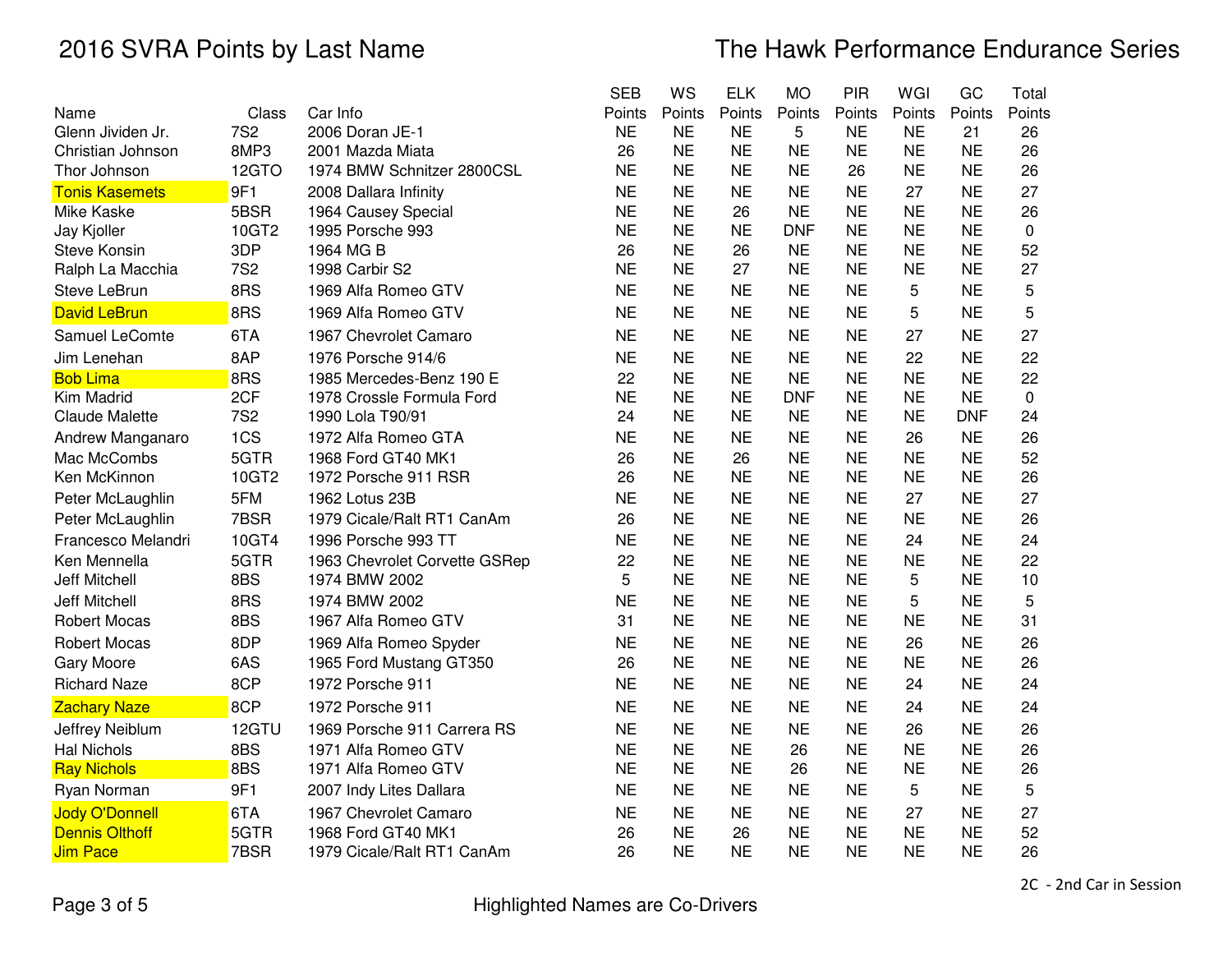|                         |            |                                  | <b>SEB</b> | WS        | <b>ELK</b> | <b>MO</b> | PIR       | WGI       | GC         | Total       |
|-------------------------|------------|----------------------------------|------------|-----------|------------|-----------|-----------|-----------|------------|-------------|
| Name                    | Class      | Car Info                         | Points     | Points    | Points     | Points    | Points    | Points    | Points     | Points      |
| <b>Ron Pace</b>         | 5GTR       | 1968 Ford GT40 Mk1               | <b>NE</b>  | <b>NE</b> | 26         | <b>NE</b> | <b>NE</b> | <b>NE</b> | <b>NE</b>  | 26          |
| <b>Tyler Pappas</b>     | 7GTP3      | 2003 Mazda CSR                   | <b>NE</b>  | <b>NE</b> | <b>NE</b>  | 26        | <b>NE</b> | 26        | <b>DNF</b> | 52          |
| <b>Tony Parella</b>     | 6BP        | 1972 Chevrolet Corvette          | <b>NE</b>  | <b>NE</b> | <b>NE</b>  | <b>NE</b> | <b>NE</b> | 26        | 26         | 52          |
| <b>Matt Parent</b>      | 6BP        | 1969 Chevrolet Corvette Roadster | <b>NE</b>  | <b>NE</b> | <b>NE</b>  | <b>NE</b> | 22        | <b>NE</b> | <b>NE</b>  | 22          |
| Ron Pawley              | 12MP3      | 1994 Toyota Supra                | 26         | <b>NE</b> | <b>NE</b>  | <b>NE</b> | <b>NE</b> | <b>NE</b> | <b>NE</b>  | 26          |
| Henry Payne IV          | <b>7S2</b> | 1989 Lola 90                     | <b>NE</b>  | <b>NE</b> | <b>NE</b>  | DQ        | <b>NE</b> | 22        | 22         | 44          |
| Jim Peruto              | 8RS        | 1985 Mercedes-Benz 190 E         | 22         | <b>NE</b> | <b>NE</b>  | <b>NE</b> | <b>NE</b> | 31        | <b>NE</b>  | 53          |
| Jerry Peters            | 8AP        | 1970 Porsche 914/6 GT            | 27         | <b>NE</b> | <b>NE</b>  | <b>NE</b> | <b>NE</b> | <b>NE</b> | <b>NE</b>  | 27          |
| <b>Jennifer Pillion</b> | 3CP        | 1960 Porsche 356 B Coupe         | <b>NE</b>  | <b>NE</b> | <b>NE</b>  | <b>NE</b> | <b>NE</b> | 22        | <b>NE</b>  | 22          |
| <b>Marcus Pillion</b>   | 3CP        | 1960 Porsche 356 B Coupe         | <b>NE</b>  | <b>NE</b> | <b>NE</b>  | 5         | <b>NE</b> | 22        | <b>NE</b>  | 27          |
| <b>Russell Poole</b>    | 8CP        | 1970 Porsche 914/6               | 26         | <b>NE</b> | <b>NE</b>  | <b>NE</b> | <b>NE</b> | <b>NE</b> | <b>NE</b>  | 26          |
| David Porter            | 11GTP3     | 2007 Pescarolo 01 Judd           | 31         | <b>NE</b> | <b>NE</b>  | <b>NE</b> | <b>NE</b> | 26        | <b>NE</b>  | 57          |
| Lee Poseidon            | 3BS        | 1971 Alfa Romeo GT Junior        | <b>NE</b>  | <b>NE</b> | <b>NE</b>  | 26        | <b>NE</b> | <b>NE</b> | <b>NE</b>  | 26          |
| Joel Quadracci          | 9F1        | 1997 Lola T97/20                 | <b>NE</b>  | <b>NE</b> | 26         | <b>NE</b> | <b>NE</b> | <b>NE</b> | <b>NE</b>  | 26          |
| Joel Quadracci          | 2FB        | 1969 Brabham BT29                | <b>NE</b>  | <b>NE</b> | <b>DNF</b> | <b>NE</b> | <b>NE</b> | <b>NE</b> | <b>NE</b>  | 0           |
| Joel Quadracci          | 7BSR       | 2010 Lola B08/90                 | <b>NE</b>  | <b>NE</b> | 2C         | <b>NE</b> | <b>NE</b> | <b>NE</b> | <b>NE</b>  | 0           |
| <b>John Quadracci</b>   | 9F1        | 1997 Lola T97/20                 | <b>NE</b>  | <b>NE</b> | 26         | <b>NE</b> | <b>NE</b> | <b>NE</b> | <b>NE</b>  | 26          |
| John Quadracci          | 2FB        | 1969 Brabham BT29                | <b>NE</b>  | <b>NE</b> | <b>DNF</b> | <b>NE</b> | <b>NE</b> | <b>NE</b> | <b>NE</b>  | $\mathbf 0$ |
| John Quadracci          | 7BSR       | 2010 Lola B08/90                 | <b>NE</b>  | <b>NE</b> | 2C         | <b>NE</b> | <b>NE</b> | <b>NE</b> | <b>NE</b>  | 0           |
| Ron Ramsey              | 6BP        | 1965 Chevrolet Corvette Roadster | 5          | <b>NE</b> | <b>NE</b>  | <b>NE</b> | <b>NE</b> | <b>NE</b> | <b>NE</b>  | 5           |
| <b>Chris Schneider</b>  | <b>7S2</b> | 1991 PrattMiller RM2             | <b>NE</b>  | <b>NE</b> | <b>NE</b>  | <b>NE</b> | <b>NE</b> | 21        | <b>NE</b>  | 21          |
| Clair Schwendeman       | 6AP        | 1968 Chevrolet Corvette Roadster | <b>NE</b>  | <b>NE</b> | 26         | <b>NE</b> | <b>NE</b> | 26        | <b>NE</b>  | 52          |
| <b>Steve Scullen</b>    | 11GTP3     | 2009 Oreca FLM09                 | <b>NE</b>  | <b>NE</b> | <b>NE</b>  | <b>NE</b> | <b>NE</b> | 19        | <b>NE</b>  | 19          |
| Gregory Seferian        | 8RS        | 1982 Alfa Romeo GTV6             | 26         | <b>NE</b> | <b>NE</b>  | <b>NE</b> | <b>NE</b> | <b>NE</b> | <b>NE</b>  | 26          |
| <b>Fritz Seidel</b>     | <b>7S2</b> | 2004 Carbir CS2                  | <b>NE</b>  | <b>NE</b> | <b>NE</b>  | <b>NE</b> | <b>NE</b> | 31        | <b>NE</b>  | 31          |
| Joey Selmants           | <b>7S2</b> | 2001 Fox Lola S2000              | 22         | <b>NE</b> | <b>NE</b>  | <b>NE</b> | <b>NE</b> | <b>NE</b> | <b>NE</b>  | 22          |
| <b>Alan Sevadjian</b>   | 6AP        | 1968 Chevrolet Corvette Roadster | <b>NE</b>  | <b>NE</b> | 26         | <b>NE</b> | <b>NE</b> | <b>NE</b> | <b>NE</b>  | 26          |
| <b>Edward Sevadjian</b> | 6BP        | 1972 Chevrolet Corvette          | <b>NE</b>  | <b>NE</b> | <b>NE</b>  | <b>NE</b> | <b>NE</b> | <b>NE</b> | 26         | 26          |
| <b>Edward Sevadjian</b> | 6AP        | 1968 Chevrolet Corvette Roadster | <b>NE</b>  | <b>NE</b> | <b>NE</b>  | <b>NE</b> | <b>NE</b> | 26        | <b>NE</b>  | 26          |
| Kevin Shaha             | 8BS        | 1971 Datsun 510                  | <b>NE</b>  | <b>NE</b> | <b>NE</b>  | <b>NE</b> | 26        | <b>NE</b> | <b>NE</b>  | 26          |
| <b>Donald Simmons</b>   | 12MP1      | 1983 Porsche 911 SC              | <b>NE</b>  | <b>NE</b> | <b>NE</b>  | <b>NE</b> | <b>NE</b> | 26        | <b>NE</b>  | 26          |
| <b>Ben Sinnott</b>      | 9F1        | 1997 Lola T97/20                 | <b>NE</b>  | <b>NE</b> | <b>NE</b>  | <b>NE</b> | <b>NE</b> | 31        | 31         | 62          |
| <b>Vic Skirmants</b>    | 3CP        | 1961 Porsche 356B                | 24         | <b>NE</b> | <b>NE</b>  | 24        | <b>NE</b> | 31        | <b>NE</b>  | 79          |
| <b>Todd Sloan</b>       | 9F1        | 1991 Lola T91/50                 | <b>NE</b>  | <b>NE</b> | <b>NE</b>  | 24        | <b>NE</b> | <b>NE</b> | <b>NE</b>  | 24          |
| <b>Michael Slutz</b>    | 8BP        | 1986 Mazda RX7                   | <b>NE</b>  | <b>NE</b> | <b>NE</b>  | 22        | <b>NE</b> | <b>NE</b> | <b>NE</b>  | 22          |
| Mayo Smith              | 8AP        | 1972 Porsche 911RS               | <b>NE</b>  | <b>NE</b> | <b>NE</b>  | <b>NE</b> | <b>NE</b> | 24        | <b>NE</b>  | 24          |
| Michael Snowdon         | 9FA        | 1971 GRD 272F2                   | <b>NE</b>  | <b>NE</b> | <b>NE</b>  | 26        | <b>NE</b> | 26        | <b>NE</b>  | 52          |

2C - 2nd Car in Session